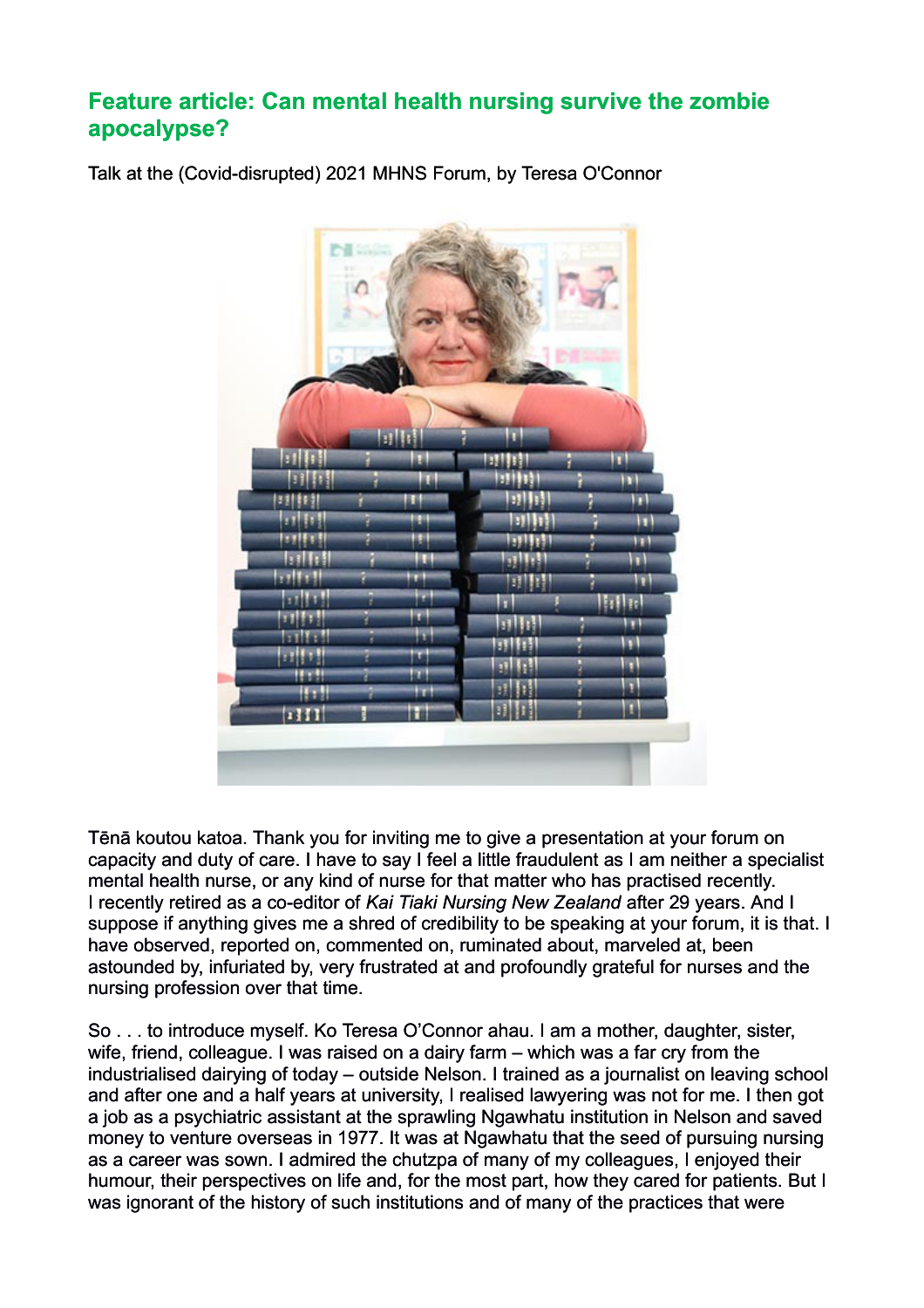carried out within them.

After six years overseas, for the most part working as a journalist in Ireland, I returned to Aotearoa, broke and in need of work. So I returned to what I knew – newspaper journalism in Whangarei, Nelson and Wellington. But the idea of nursing had never left me so in 1986 I took the plunge and embarked on the three-year comprehensive nursing diploma at Nelson Polytechnic. I had wanted to do my psychiatric nursing training but the only training available then was at Seaview in Hokitika. All those I spoke to told me I would be foolish to do psychiatric training when comprehensive training was available and the way of the future. I made my decision based on that prevailing wisdom.

Once I completed the diploma, I returned to journalism to save money to travel overseas again. A year later I began looking for a nursing job in Auckland – none were available at Carrington and I didn't get one at Kingseat.

Disappointed, I took a job in a surgical ward at Middlemore Hospital. While I loved the privileged intimacy of nursing, I found the health system, structures and processes, particularly the hierarchies, quite crushing of my spirit. And I found the apathy and at times ignorance of nursing colleagues about wider societal issues, particularly given we were nursing in South Auckland, pretty depressing. I admire all of you who have stayed in the profession in the face of mounting and sometimes seemingly insurmountable, pressures. I really do.

I decided to leave and return to journalism, absolutely knowing that nursing was the nobler path. And I still believe that. On my last day on that surgical ward, the co-editor role was advertised. I applied and was appointed and so began my many years at *Kai Tiaki* and as an employee of NZNO.

Which brings me here today. My presentation is not an academic one, nor is it developed from direct practice experience. Rather, it is an entirely personal opinion, based on the plethora of factors that go into developing one's own opinions: observations, conversations, reading, class and gender, and how these shape your personal values and beliefs, yours and others' experiences, both personal and professional, the cultural/religious/familial mores you were brought up with, political beliefs. . . the list goes on. So, I make no claim that this presentation is anything more or less than my opinion, backed up by some reading I have done around the subject. But I hope that it may have resonance for some of you and may prompt some bigger picture thinking when it comes to considering the future of your chosen area of practice.

My basic premise is that mental health nursing has been colonised by general nursing and that unless practitioners reclaim/demand a separate registration and educational preparation, and develop nursing leaders courageous enough to challenge the current structures, processes and paradigms, then mental health nursing is destined to remain just another nursing speciality. When, patently, it is far more than that.

I can put it no better than Australian-based academics Richard Lakeman and Luke Molloy who, in their 2018 paper, 'Rise of the zombie institution, the failure of mental health nursing leadership, and mental health nursing as a zombie category', published in the *International Journal of Mental Health Nursing* state: "Over the course of the 20th century, mental health nursing in Australia has endured changes to factors that were integral to its professional identity The wind down of the standalone psychiatric hospital system, adjustments to its educational preparation, and the loss of the nursing profession's recognition of its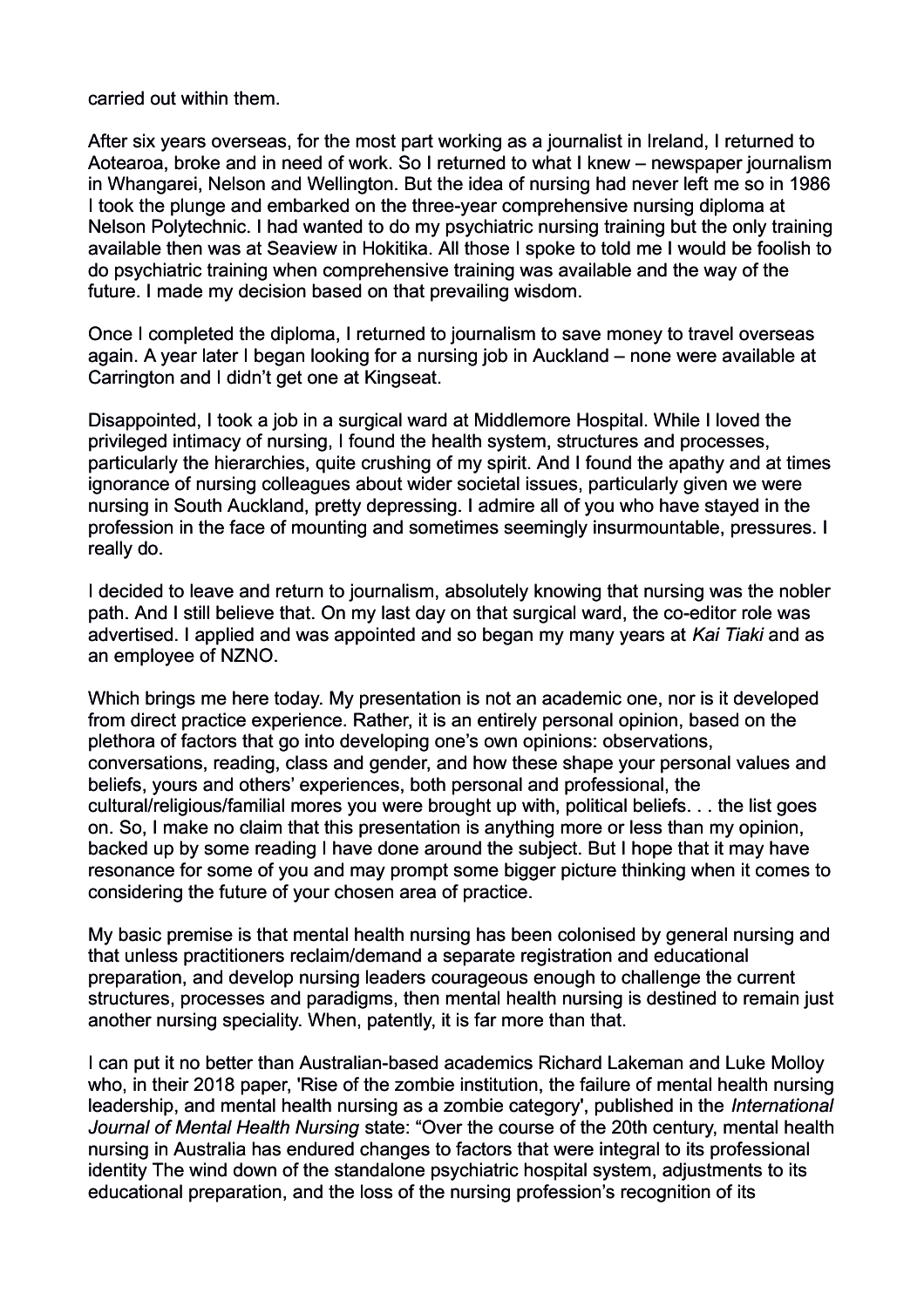difference through specialist registration have all contributed to an increasingly ambiguous role for mental health nursing in the changed world of 21st century mental health care."

While referring to the Australian situation, their contention, I believe holds true for New Zealand too.

The seeds for the colonisation of mental health nursing were, I believe, sown in 1972 when control of psychiatric hospitals moved from the Department of Health to hospital board control. That move set in motion a cascade of events which have over the succeeding decades gradually eroded the strength, vitality, standing, esteem, unity, voice – and humour – of the psychiatric/mental health nursing profession. It laid the groundwork for the for the loss of united union membership and it laid the groundwork for absorption of mental health nursing into general nursing.

A situation which occurred not too far from here in the early '80s is a microcosm of the impact of that change a decade earlier. Orokonui was a psycho-geriatric facility at Waitati and the Otago Hospital Board, in its infinite wisdom, decided to close Orokonui Hospital and replace it with a day-stay facility at Wakari Hospital, with those patients needing fulltime residential care to be cared for at Cherry Farm or non-governmental organisations. Psychiatric nurses were then employed under DG3001 and general nurses were employed under DG21.

A month-long picket outside the hospital, supported by staff from Cherry Farm, did not stop the closure but did result in some "concessions". The PSA won a concession for the psychiatric nurses to work in the day-stay unit for a period of five years. They could also maintain PSA membership for that time. After that, they had to have bridged to comprehensive registration, and if working in the day stay unit, become NZNO members. The picket also resulted in funding for psychiatric registered nurses to "bridge" to comprehensive registration.

That event was succeeded by the establishment of acute mental health units within Dunedin Public Hospital – and other general hospitals around the country; and with that, the burgeoning of NZNA membership among psychiatric nurses. Changes to legislation governing union coverage also contributed.

The loss of psychiatric nurse training was not far behind and mental health nursing education was absorbed into comprehensive registration. How successful has that been in producing nurses grounded in mental health nursing theory, confident in the complex demands of mental health care, and empowered to advocate strongly and persistently for the resources needed for those in their care?

Certainly, the plague of chronic anxiety and depression and New Zealand's alarming suicide rates, would indicate that whatever has happened within the wider mental health care arena, it is not working. As one Australian commentator has stated, the vast investment in mental health drugs and the expanding mental health industry has not demonstrably improved the mental health of nations.

Current Professor of Sociology, at Cardiff University School of Social Sciences Joanna Latimer asks why nurses do not, as promised, seem to have been empowered, or had their status elevated, by the shift of nurse training into the academy. And I quote: "Moving nurse education into the academy was of course promoted and driven by the group whose interests it best served: nurse educators. But this move has not been entirely successful."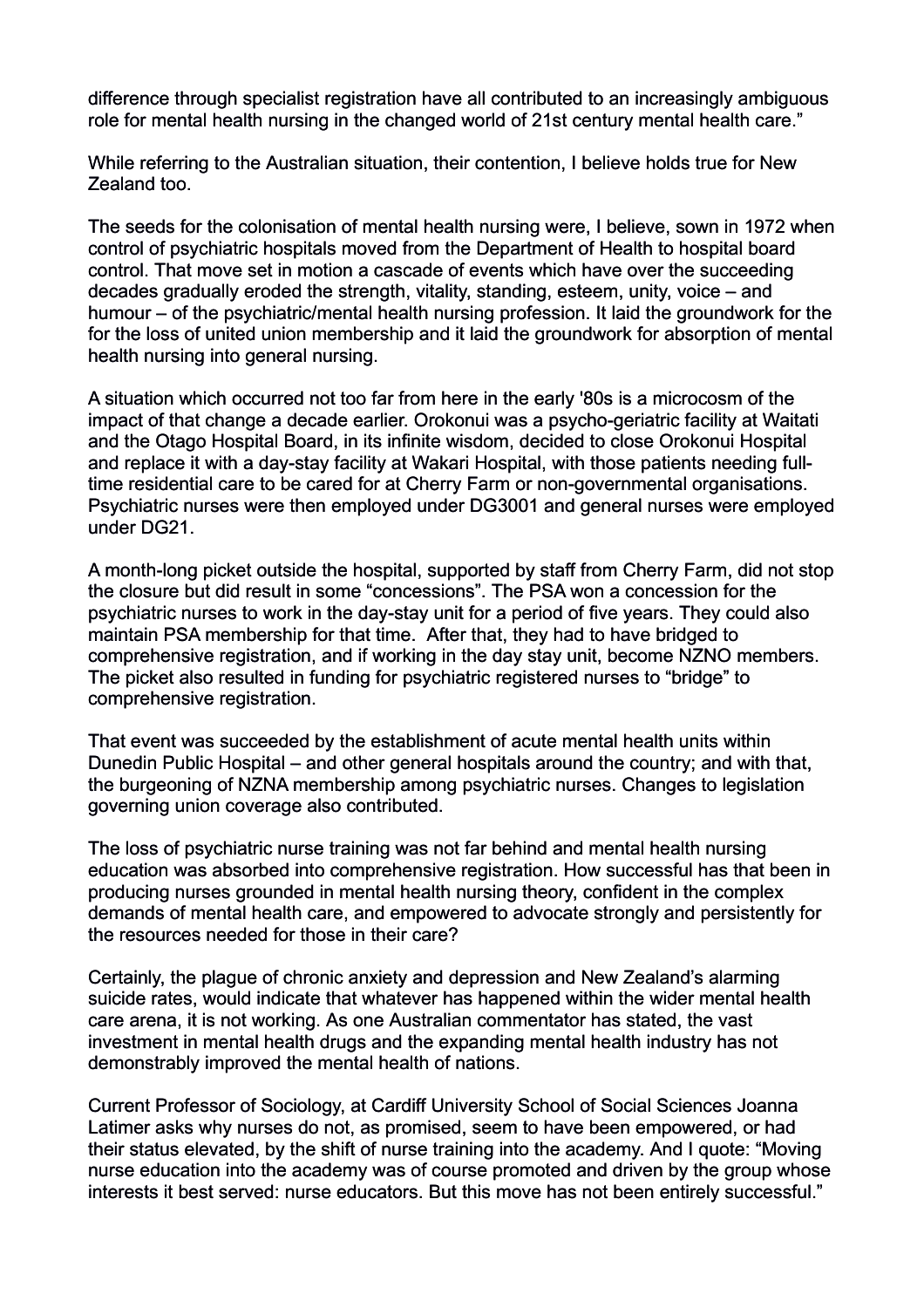She says the reasons for this are complex but include the fact it divided education from clinical practice in ways that undermined practice.

Secondly, nurses' status and position is underpinned by "an archaeology of problematic relations, including the asymmetrical relation between medicine and nursing." One of the results of this asymmetrical relationship is "the difficulties of making nursing visible as grounded in scientific evidence where notions of evidence are dominated by the medical model of a profession, including that knowledge needs to conform to the scientific method, with ever increasing pressure to get nursing research and practice to follow very narrow notions of what constitutes scientific research.

And thirdly, according to Latimer, nurse education has only partially shifted into the academy. They are not brought into the heart of universities/institutes of technology, nor integrated into the hospitals and clinical settings in which they undertake clinical placement: they find themselves betwixt and between, belonging to neither culture. Lakeman and Molloy state that: "Nurses, including those who are identified as mental health nurses, are in a large part a product of their education. While some academics in Australia might claim the mantle of mental health nurse (or might even be credentialed), by and large full-time academics in Australia are conspicuous by their lack of recent, meaningful experience in the craft they are supposed to teach.

And don't get me started on the utter absurdity of performance-based research funding and how that demeans, discourages and disillusions any nurse intent on research that nurtures, nourishes and expands the body of worthwhile knowledge.

Thus, I believe, the impact of the assimilation of mental health nursing education into comprehensive education has been profound and long lasting. No amount of education and support within a nurse entry to specialist practice programme, no amount of preceptorship and mentoring, can make up for the loss of a dedicated, stand-alone, robust education programme.

And I don't think the fragmentation of union coverage can be underestimated as a contributing factor in the loss of mental health nurses' voice, identity and influence. It's worth remembering that when psychiatric hospitals were still under the control of the then Department of Health, the PSA and the department could not agree on rosters, so PSA members made a unilateral decision to begin working the four-on/two-off roster on a particular date. They did so and that is how the roster was won. It was subsequently "agreed" with the department. That's power and influence. Now, the voice of mental health nurses is fragmented between NZNO, the PSA, the College, Te Pou and thus is diluted and much more easily ignored.

The lack of courageous nursing leadership has also contributed to the erosion of mental health nurses' influence and voice. While many nursing leaders do their best in difficult circumstances, we must always remember whether they are working for district health boards, educational institutes or any other organisation, their primary loyalty lies with their employer. Continued employment status or tenure depend on adherence to the prevailing orthodoxies. And that is a pretty effective muzzle.

While operating in the very different US nursing landscape, nursing commentator Anita Nitzky, writes that gender norms have contributed to nurses' weak leadership skills. "We shortchange ourselves by deference to authority, by not insisting on representation, and by self-deprecation, a strategy that devalues us, erodes our self-esteem and belief in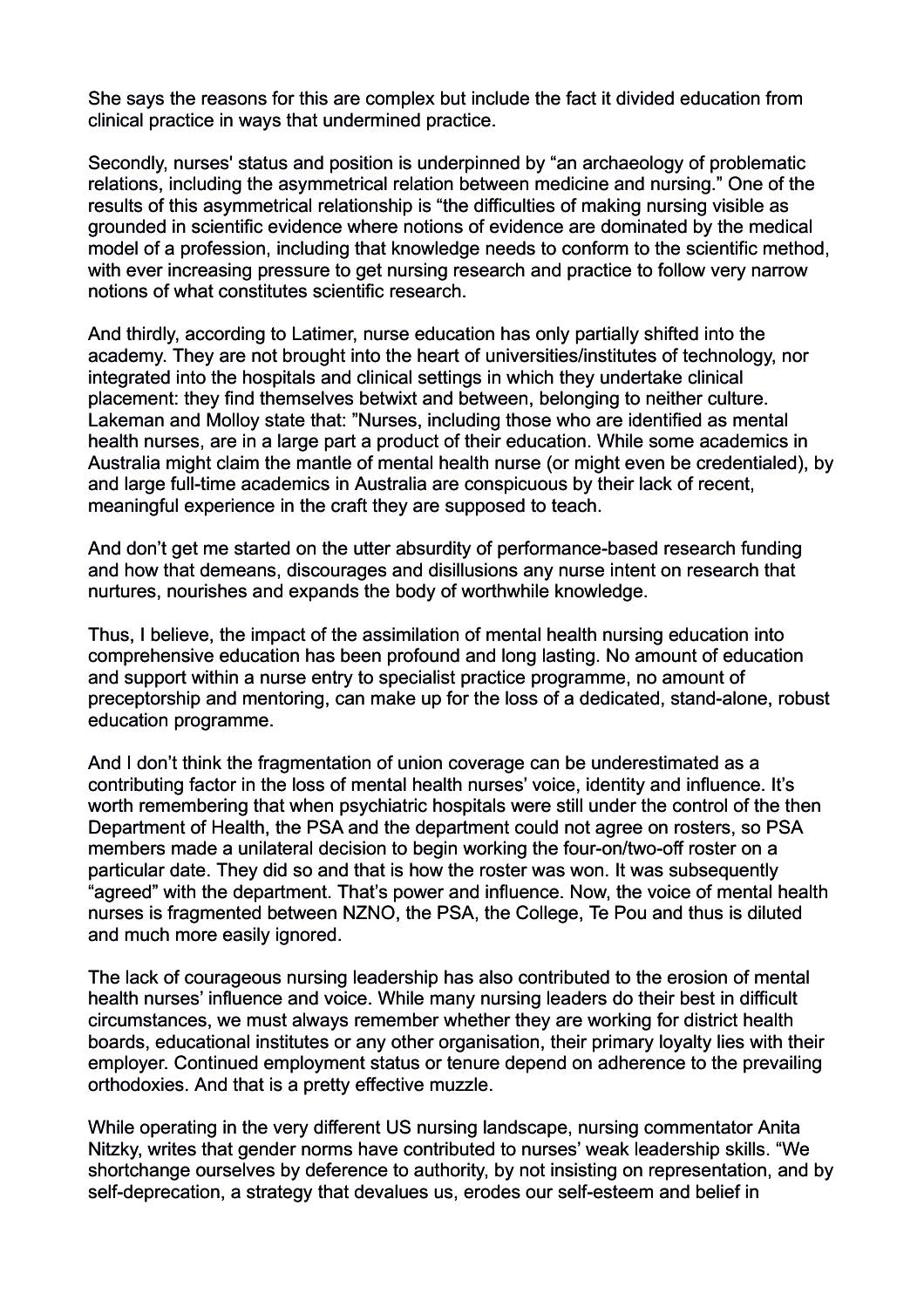ourselves," she writes.

Lakeman and Molloy, when referring to the corporatisation of health and education state: "True to nursing's humble and servile beginnings and traditional deference to authority, nursing has been conspicuously quiet with respect to any of these changes. Arguably, it has demonstrated little resistance, and appears on the face of it to be mostly acquiescent, and conformist in satisfying the demands of the organization."

Joanna Latimer argues that there has been a switch in the alignment of nurses from patients to managers, and an annulment of any prospects of promotion as clinical nurses with a few specialist exceptions, such as nurse practitioners and consultants. "In respect of this last point we need to ask how can a profession prosper when advancement means a career change from nursing to management?", she asks.

And in discussing factors that have contributed to mental health nurses' loss of voice, influence and identity, one cannot underestimate the corroding influence of close to 40 years of neoliberalism on the health and education systems. The neoliberal consensus on taxation, economic growth and monetary policy – all of which have been an abject failure in delivering equity or social justice in any form – is so deeply embedded as to be taken for granted as the only way of viewing the world.

And that consensus has reduced the health and education systems to "markets" where productivity and efficiency – however they are achieved – are lauded as primary values; where managerialism reigns supreme, where the aridity of auditing and measuring is seen as some authentic gauge of success; and where genuine, conscientious critical thought is anathema. Joanna Latimer has suggested that, over the last three decades or so, nurses have been driven to prioritise efficiency as a moral demand. And that, my friends, is the path to professional bankruptcy.

Sadly, my observations, readings and reporting over the last three decades, has led me to agree with Lakeman's and Molloy's contention in the same paper, that, in recent decades, powerful forces "have contributed to the zombification of the mental health nursing workforce and the academy."

As an aside, I am proud to say *Kai Tiaki Nursing New Zealand* published some of Richard's early work – both when he was a student and a neophyte academic. They argue that an increase in medical hegemony, the ascendancy of allied health in mental health service provision, the need for uncritical and servile workers, protocol-driven work practices, and a failure of leadership to mobilize any substantial resistance to these trends have enabled the infection (zombification) to spread. This is a harsh, uncompromising view of mental health nursing which I believe has relevance and resonance here as well as in Australia.

While it is easy, if not welcome, to point out how mental health nursing's voice, influence and identity has been eroded, it is a far more difficult to come up with ways of reversing that erosion and rebuilding a profession that can fulfill its essential remit as a transformative force for good. I can only offer a few suggestions.

If I could wave a magic wand to bring about a transformation in nursing, I would ask for nursing to be rid of its obsession with, its adoration of, its belief in and its respect for hierarchies, be they nursing, medical or bureaucratic. It is no surprise that a profession with its roots in the church and the military should worship hierarchies. But I firmly believe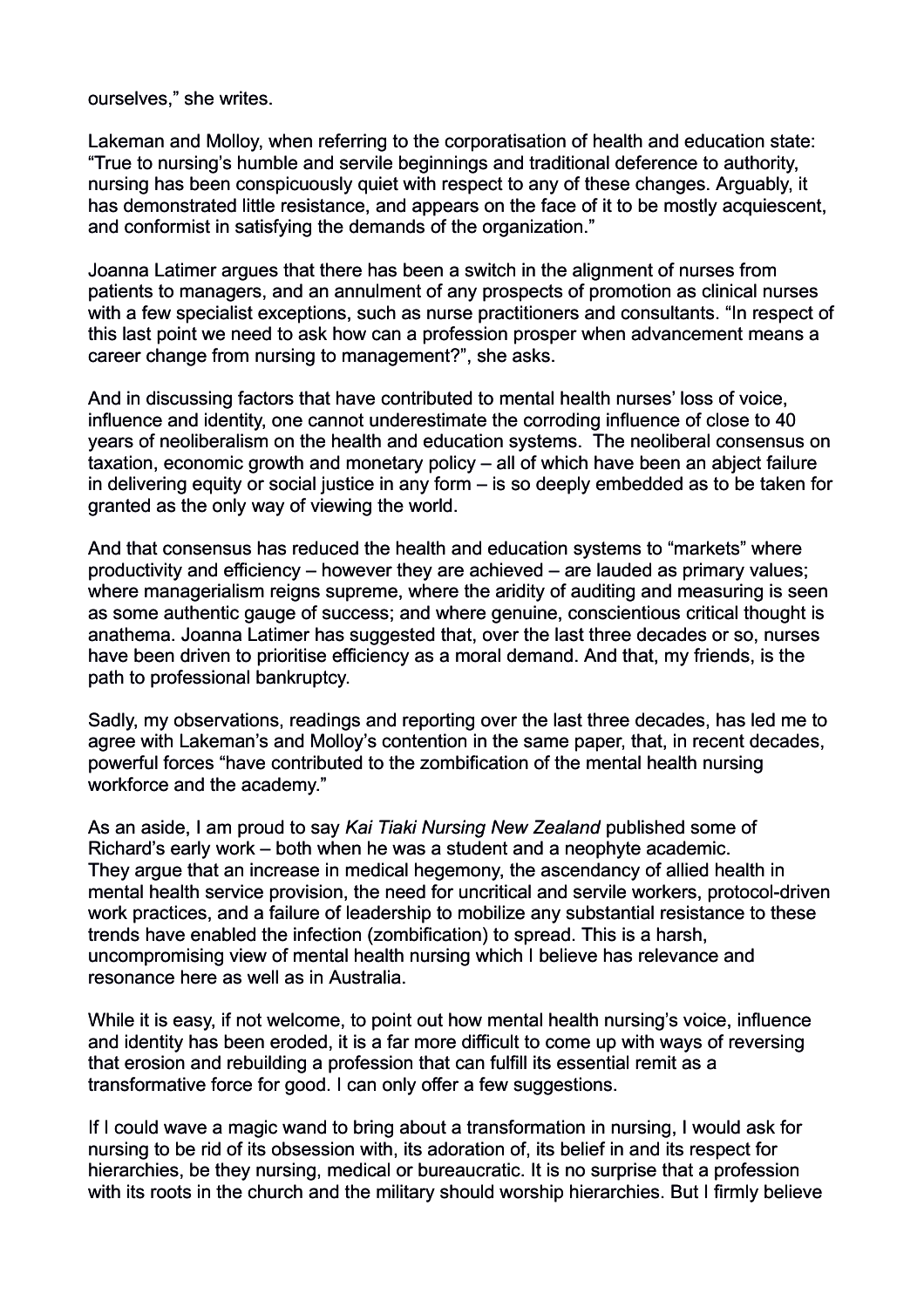that it is this obsession with hierarchies – HCA, EN, RN, CNS, NP, ACN, CN, ADON, DON, EDON – the list goes on and on – that bedevils nursing, sets nurse against nurse, embeds notions of superiority (and thus inferiority), nullifies the essence of feminism, encourages patch protection, undermines equity and mirrors the worst aspects of medicine. Enough said about that particular obsession of mine but I firmly believe if we could eliminate hierarchies, nursing would be a far stronger and more united profession.

And I know this will win me no friends, but I believe that nurses only fighting for across the board percentage pay increases, rather than more for those on the lower rungs of the nursing profession's sacred ladder, promotes the values of elitism rather than equity.

I believe political activism is essential to the restoration of the voice, influence and identity of mental health nursing. But, of course, it is over to mental health nurses to firstly agree their voice, influence and identity needs to be strengthened. You may strongly disagree with my contention that that is what is required and a distinct registration and a separate education system is the best way of restoring your voice, influence and identity. Whatever is agreed – and agreement is essential to unity and action – then the road to achieving that goal would be long and arduous.

And nurses generally have not been well versed in the ways of political activism. Psychiatric nursing traditionally was a far more political, working-class and male-driven profession than general nursing, with its more middle class, good girl values. But contemporary nursing undergraduate education pays scant attention to the value and the necessity of political action by nurses. The drive for health equity and the importance of public health values, particularly in a Covid-19 world, will hopefully play an important role in ensuring undergraduate education pays far more attention to the importance of political action and advocacy by nurses.

In a 2005 article in the *Journal of Professional Nursing*, 'Nurses' political involvement: responsibility versus privilege', three US nursing academics, Carol Boswell, Sharon Cannon, Joyce Miller, say nursing apathy toward participation in the political process is pandemic. They write that political involvement encompasses being knowledgeable about issues, laws, and health policy.

They state that the implementation of a political role for a nurse is based on three levels of commitment including survival, success, and significance. Survival includes individual involvement within communities. Success accepts challenges in addressing injustices especially within the health-care arena. Significant involvement uses visionary nurses toward the betterment of the nurse profession. And they say nurses can no longer be spectators in the political arena.

Ways of involving nurses include raising their political awareness, incorporating the importance and relevance of political action in undergraduate and graduate education, and teamwork.

Back to US nursing commentator Anita Nitzky, who says political activity takes the work of nurses from being a discreet event in one setting, and raises it to a societal level. But that fear has traditionally held nurses back. And certainly my experience when wanting to speak with nurses about what short staffing means for patient care, about their working conditions, about what impact a particular policy might have on their work, or whatever, was that fear keeps far too many nurses quiet. She urges nurses to lose their fear, to band together, to find safety in numbers, to support those seeking change and those brave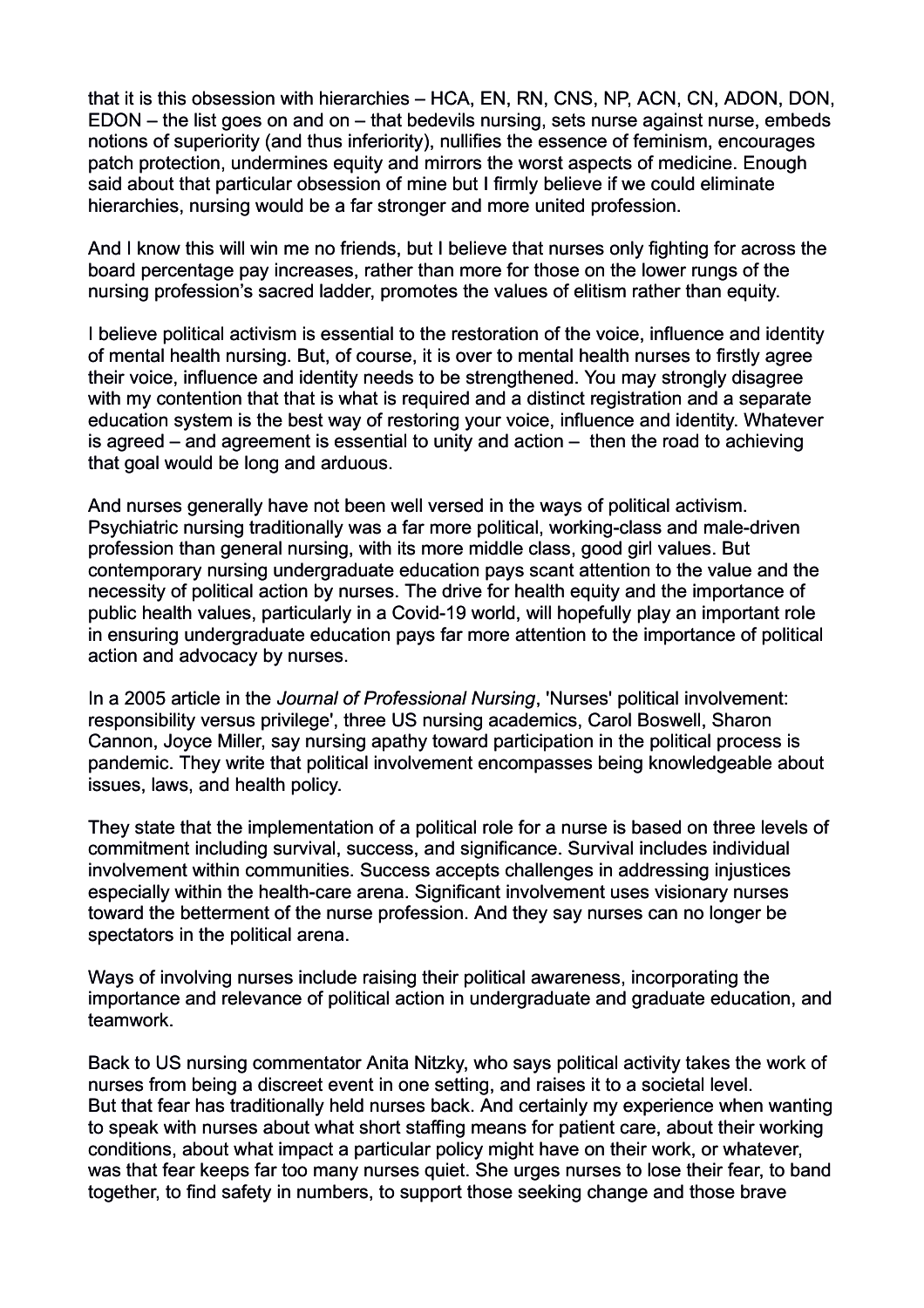enough to speak out, to speak out themselves. And she urges nurses not to downplay the achievement of their colleagues.

She, too, stresses the importance of nursing education preparing nurses with skills of political advocacy, negotiation, and articulating the value of our profession to the public – that health care is not all about medicine and physicians. And Nitzky says that the most important reason to be politically active is because politics is a means for nurses to advocate for their patients.

Another US nursing commentator, Karen Des Jardin, in an article in the *AORN* Journal 20 years ago, said the public would not recognize nurses as patient advocates until they begin to champion public health and social issues at the institutional, community, and national levels.

A group of nursing academics, writing in the journal of the New York State Nurses Association in 2009, stated that political activism was a crucial complement to clinical practice. Nurses were in a unique position to not only provide bedside care but also to advocate for change within the political arena and the community at large, they wrote. The concepts of service, community, collaboration, empowerment, and political activism were essential foundations in preparing nurses to meet the healthcare needs of individuals and communities.

Back to academics closer to home, Lakeman and Molloy say the challenge for mental health nursing in Australia, is where the collective voice of practitioners can be gathered. And, as mentioned earlier, having New Zealand's mental health nurses' voices dissipated through four different organisations, undermines any sense of unity or common purpose.

Lakeman and Molloy are harsh about the organisations that should be the advocates for mental health nurses. They write that both the Australian College of Mental Health Nursing and the Australian Nursing and Midwifery Federation seem natural vehicles for dissent, and both advocate for conditions that, if realized, could strengthen mental health nursing in its fight against zombification. "However, these organizations, being themselves conservative to the point of obsequiousness, have failed to stir significant action from those who might have power to effectively intervene."

It is worth pondering whether the organisations which represent mental health nurses in New Zealand could be described thus.

In a paper published last year, 'Positioning Psychiatric and Mental Health Nursing as a Transformative Force in Health Care', four Swedish nursing academics state that psychiatric and mental health nurses, whether clinicians, researchers, educators, or managers must contribute to achieving good health and well-being and reducing inequalities for all. They state that for this to happen, "psychiatric and mental health nurses need to overcome challenges posed by a dominant medical paradigm, the devaluation of caring, and the questioning of their professional expertise. This requires a renewed belief in the therapeutic potential of psychiatric and mental health nursing and the courage and perseverance of mental health nurses to shape their own future."

While Lakeman and Molloy seem pessimistic about the current state of mental health nursing in Australia, they believe that the recognition of zombification, active resistance against the forces that conspire to cause it, and the cultivation of genuine conscientious critical thought and debate offer the only hope of survival of mental health nursing as a